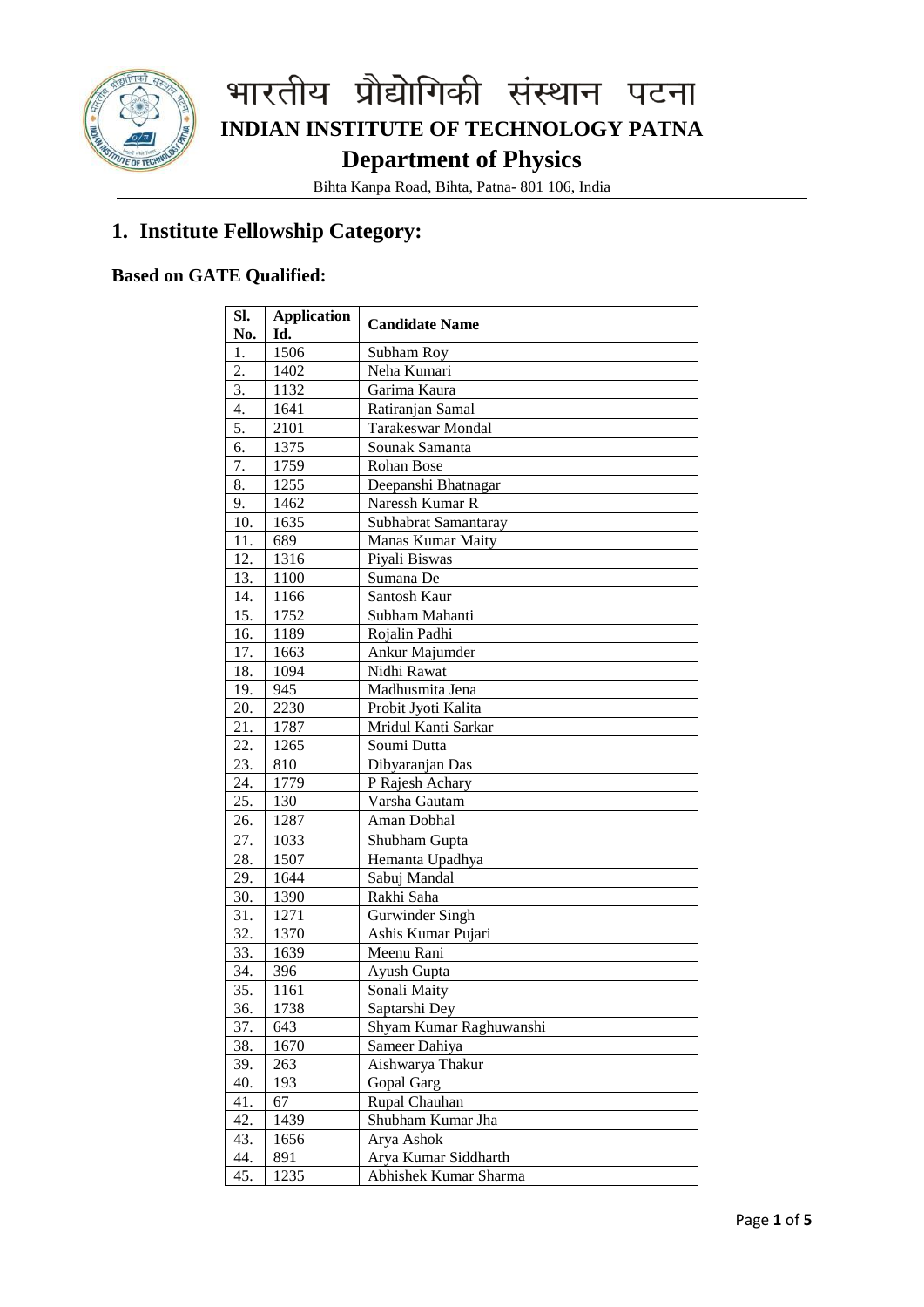

Bihta Kanpa Road, Bihta, Patna- 801 106, India

| 46.        | 2057         | Harsh                                 |  |
|------------|--------------|---------------------------------------|--|
| 47.        | 1969         | Km Rashmi                             |  |
| 48.        | 1353         | Monikana Gope                         |  |
| 49.        | 300          | Sreyan Bhowmick                       |  |
| 50.        | 1066         | Utkarsh Kumar Tiwari                  |  |
| 51.        | 2000         | Anu                                   |  |
| 52.        | 1017         | Sagar Kumar Pathak                    |  |
| 53.        | 1302         | Saidul Sk                             |  |
| 54.        | 224          | Uma Ganguly                           |  |
| 55.        | 1121         | Rasmita Kumari                        |  |
| 56.        | 1124         | Shaswat Mishra                        |  |
| 57.        | 1938         |                                       |  |
| 58.        | 1057         | Debajani Rout<br>Komal Rani           |  |
| 59.        | 1175         | Sonu Jana                             |  |
| 60.        | 517          | Siddhant Tiwari                       |  |
| 61.        | 1373         | Deblina Samanta                       |  |
| 62.        | 922          | Sonali Jana                           |  |
| 63.        | 1142         | Adrija Panigrahi                      |  |
| 64.        | 1674         | Gourab Roy                            |  |
| 65.        | 591          | Rishav Sharma                         |  |
| 66.        | 1427         | Ritu Rani                             |  |
| 67.        | 1274         | Athira S Kumar                        |  |
| 68.        | 2180         | Priyanshi Kumari                      |  |
| 69.        | 1382         | Suman Samanta                         |  |
| 70.        | 1887         | Milind Singh                          |  |
| 71.        | 1291         | Amar Dev                              |  |
| 72.        | 914          | Pallabi Roy                           |  |
| 73.        | 1190         | Subhadip Pal                          |  |
| 74.        | 1753         | Rahul Singh                           |  |
| 75.        | 408          | Shubharthi Maiti                      |  |
| 76.        | 1243         | Sanchita Das                          |  |
| 77.        | 1545         | Rupali Srivastava                     |  |
| 78.        | 1977         | Anurag Mitra                          |  |
| 79.        | 1168         | Sudhanva Joshi                        |  |
| 80.        | 477          | Minali Singh                          |  |
| 81.        | 541          | <b>B</b> Pabitramohan Prusty          |  |
| 82.        | 77           | Pradyuman Singh                       |  |
| 83.        | 296          | Sourav Dutta                          |  |
| 84.        | 2216         | Raul Sheldon Pinto (PH)               |  |
| 85.        | 1163         | Amiya Mandal                          |  |
| 86.        | 2084         | Sishir Jana                           |  |
| 87.        | 1976         | Vishal Singh                          |  |
| 88.        | 1246         | Ritu                                  |  |
| 89.        | 1583         | Aditi Umesh Dave                      |  |
|            |              | Palash Nandi                          |  |
| 90.<br>91. | 2156<br>1733 | Anshika Mishra                        |  |
| 92.        |              |                                       |  |
|            | 1088         | Raju Kumar                            |  |
| 93.        | 863          | Soumya Ranjan Nayak                   |  |
| 94.        | 938          | Jyoti Agarwal                         |  |
| 95.        | 1458         | Raising Archana Bairiganjan Mohapatra |  |
| 96.        | 1097         | Nisha Kumari                          |  |
| 97.        | 66           | Himani Sharma                         |  |
| 98.        | 49           | Vaibhav Tyagi                         |  |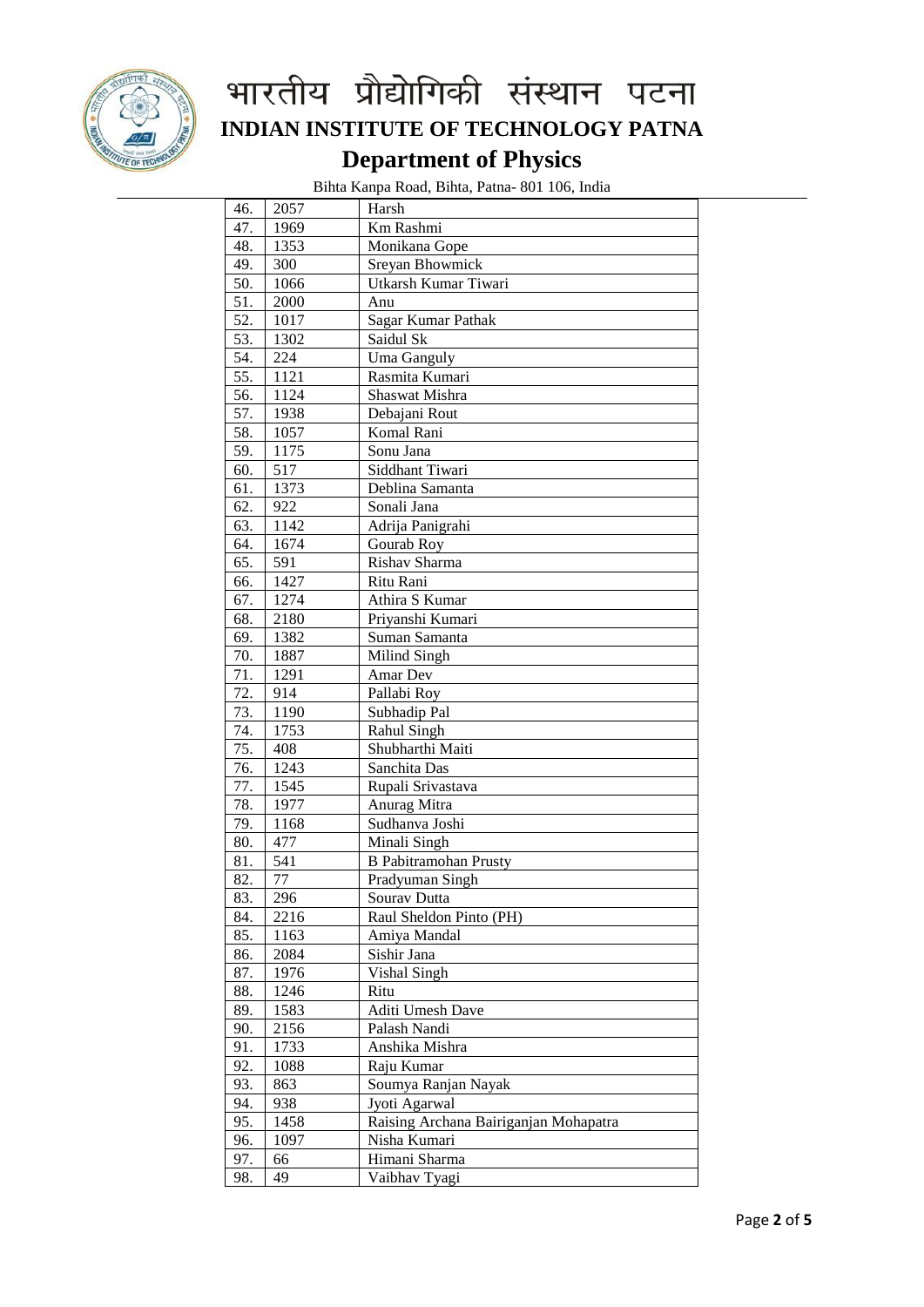

Bihta Kanpa Road, Bihta, Patna- 801 106, India

| 99.      | 380         | Shubham Garg          |
|----------|-------------|-----------------------|
| 100.     | 2198        | Jayesh Goswami        |
|          | $101.$ 1410 | Md Aktar Hossain      |
|          | 102. 1367   | Babulu Pradhan        |
|          | 103. 1170   | Nirmal Kumar          |
| 104. 319 |             | Ankit Kumar           |
|          | 105. 1034   | Krishnananda C P      |
|          | 106. 1721   | Hridey Chetri         |
| 107.     | 430         | Sridhar               |
| 108.     | 227         | Amit Yadav            |
|          | 109. 1927   | Kunal Rohilla         |
|          | 110. 1204   | Ratan Kumar Patel     |
|          | 111. 1249   | Shruti Prakashan      |
| 112.     | 258         | Govind Kumar          |
| 113.     | 885         | Sunil Batesar         |
| 114.     | 1767        | Ashis Kumar Moharana  |
| 115.     | 1210        | Mizanur Alam          |
| 116.     | 2060        | Shinjini Pal          |
| 117.     | 2028        | Rishabh Pal           |
|          |             |                       |
| 118.     | 1360        | Priya Yadav           |
| 119.     | 2041        | Fathima Shafna K K    |
| 120.     | 1823        | Soumalya Sahoo        |
| 121.     | 1930        | Raushan Kabir         |
| 122.     | 663         | Avinash Kant Kaushal  |
| 123.     | 2075        | Rachita Nandan        |
| 124.     | 1406        | Susmita Garnayak      |
| 125.     | 2140        | Tarun Chanda          |
| 126.     | 1533        | Ritu                  |
| 127.     | 1241        | Ritosree Sutradhar    |
| 128.     | 715         | Partha Pratim Das     |
| 129.     | 987         | Md Jamil Akhtar       |
| 130.     | 760         | Manish Kumar          |
| 131.     | 245         | Mamta Rani            |
| 132.     | 2058        | Amrita Singh          |
| 133.     | 2019        | Kuldeep Prajapat      |
| 134.     | 1392        | Pubali Pal            |
| 135.     | 149         | Saheb Paramanik       |
| 136.     | 800         | Manoj Kumar           |
| 137.     | 1725        | Krishnendu Karmakar   |
| 138.     | 610         | Arpita Rana           |
| 139.     | 2135        | Shring Jaiswal        |
| 140.     | 1385        | Pavithran M           |
| 141.     | 657         | Bibhudatta Sahoo      |
| 142.     | 549         | Bikram Keshari Behera |
| 143.     | 50          | Deepak Kumar Gond     |
| 144.     | 2109        | Garima Thakur         |
| 145.     | 1345        | <b>Biplab Dhara</b>   |
| 146.     |             |                       |
|          | 1366        | Hriditi Howlader      |
| 147.     | 69          | Aalakh Kumar          |
| 148.     | 1580        | Arghodeep Biswas      |
| 149.     | 718         | Prasanta Kumar Biswas |
| 150.     | 94          | Sonu Kumar Rao        |
| 151.     | 1496        | Snehankur Biswas      |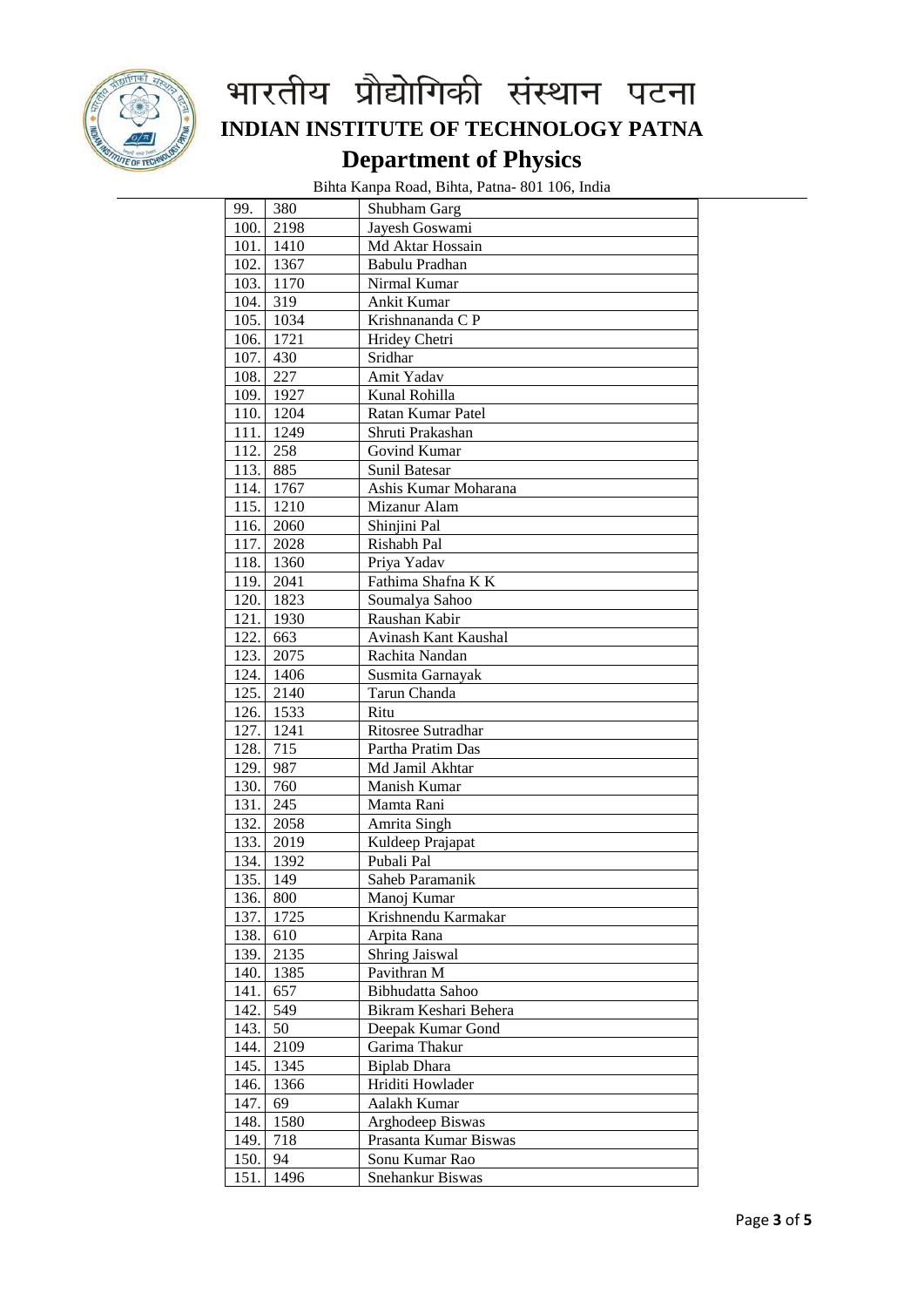

Bihta Kanpa Road, Bihta, Patna- 801 106, India

| 152. | 336  | Poulami Das           |
|------|------|-----------------------|
| 153. | 1631 | Souray Das            |
| 154. | 70   | Brahmananda Behera    |
| 155. | 2231 | Vipul Kumar           |
| 156. | 190  | Biswarup Biswas       |
| 157. | 305  | Tejasvini Singh       |
| 158. | 2105 | Laishram Anamika Devi |
| 159. | 1908 | Nitesh Kumar Meena    |

#### **Based on NET (Lectureship) Qualified:**

| Sl. No. | <b>Application Id.</b> | <b>Candidate Name</b> |
|---------|------------------------|-----------------------|
| 160.    | 2201                   | Ganga R Nair          |
| 161.    | 1140                   | Sagnik Ghosh          |
| 62.     | 1577                   | Athul P               |

#### **2. External Fellowship Category (CSIR/UGC JRF, DST-INSPIRE etc.) Category:**

| <b>Application</b><br>SI. |      | <b>Candidate Name</b>    | <b>JRF/INSPIRE</b> | <b>Remark</b> |
|---------------------------|------|--------------------------|--------------------|---------------|
| No.                       | Id.  |                          | etc.               |               |
| 163.                      | 1010 | Ravi Ranjan              | <b>JRF</b>         |               |
| 164.                      | 2104 | Riya Pramanik            | <b>JRF</b>         |               |
| 165.                      | 948  | Anita                    | <b>JRF</b>         |               |
| 166.                      | 1849 | Shubhashish Pati         | <b>JRF</b>         |               |
| 167.                      | 538  | Himangshu Paul           | <b>JRF</b>         |               |
| 168.                      | 1338 | Garima Dewangan          | <b>JRF</b>         |               |
| 169.                      | 1131 | Smriti                   | <b>JRF</b>         |               |
| 170.                      | 2103 | Swarnalata Maity         | <b>JRF</b>         |               |
| 171.                      | 1318 | Dip Manna                | <b>JRF</b>         |               |
| 172.                      | 1850 | Pravata Panigrahi        | <b>JRF</b>         |               |
| 173.                      | 1105 | Km Shivani Chaudhary     | <b>JRF</b>         |               |
| 174.                      | 1676 | Nikita Choudhary         | <b>JRF</b>         |               |
| 175.                      | 498  | Nilesh                   | <b>JRF</b>         |               |
| 176.                      | 1975 | Aldrin B E               | <b>JRF</b>         |               |
| 177.                      | 2047 | Rahul Murali             | <b>JRF</b>         |               |
| 178.                      | 1290 | Deepak Kumar Sahu        | <b>JRF</b>         |               |
| 179.                      | 941  | Sudip Mahato             | <b>JRF</b>         |               |
| 180.                      | 1276 | Suraj Kumar              | <b>JRF</b>         |               |
| 181.                      | 1438 | Samiksha                 | <b>JRF</b>         |               |
| 182.                      | 1342 | Rajiv Kumar              | <b>JRF</b>         |               |
| 183.                      | 1566 | <b>Uday Shankar</b>      | <b>INSPIRE</b>     |               |
| 184.                      | 81   | Shailash Kumar Verma     | <b>JRF</b>         |               |
| 185.                      | 539  | Adesh Kumar              | <b>JRF</b>         |               |
| 186.                      | 1259 | Nikesh Kumar             | <b>JRF</b>         |               |
| 187.                      | 1228 | Harihar Pradhan          | <b>JRF</b>         |               |
| 188.                      | 1555 | Prashant Kumar Choudhary | <b>JRF</b>         |               |